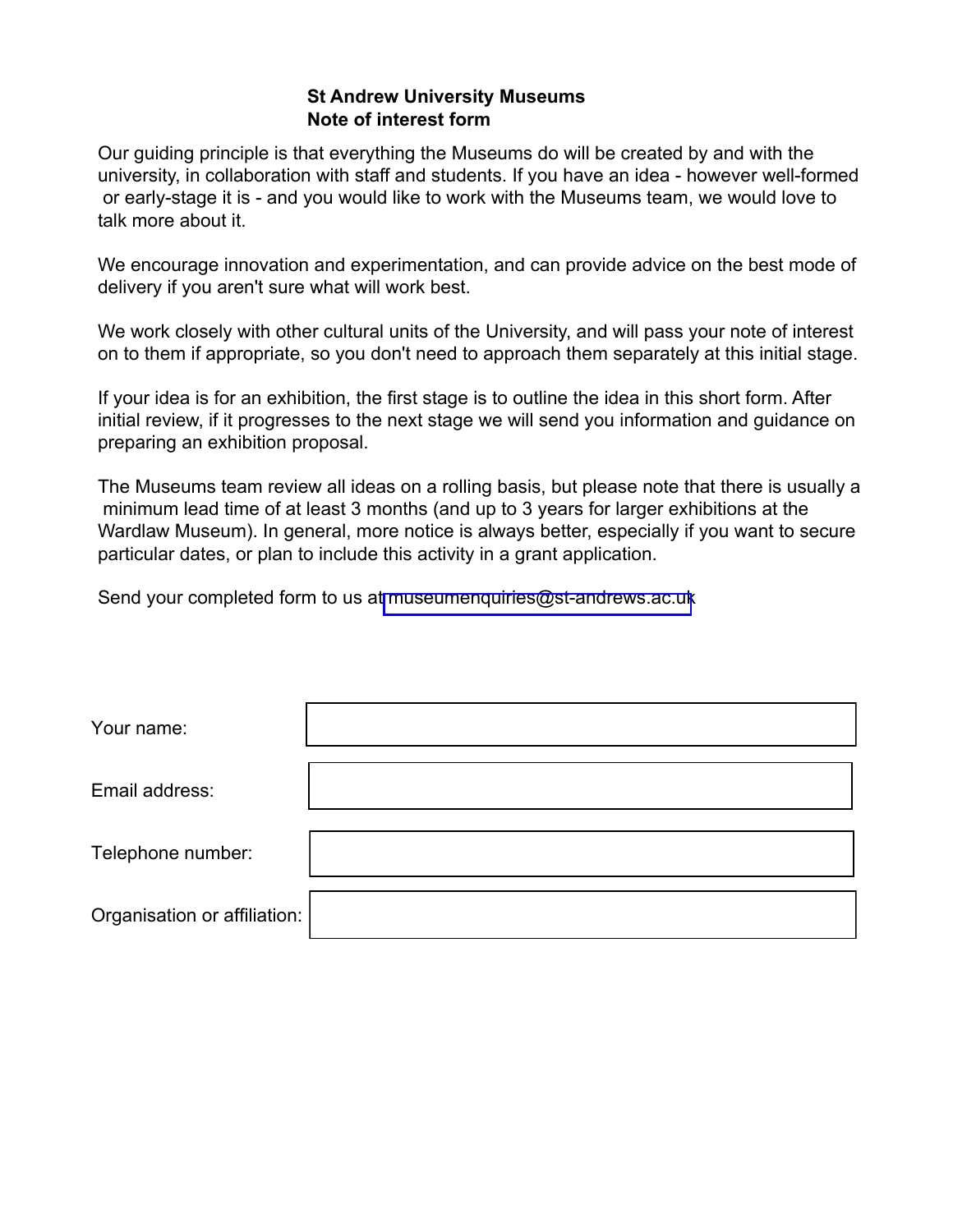## THE IDEA

What is your idea? (maximum 1000 characters)

What would you like to do? (to select more than one option hold  $ctrl + click$ )

Exhibtion / display Public programme / event Research / teaching / student project Not sure vet / other

How will this spark curiosity and conversation? (maximum 1000 characters)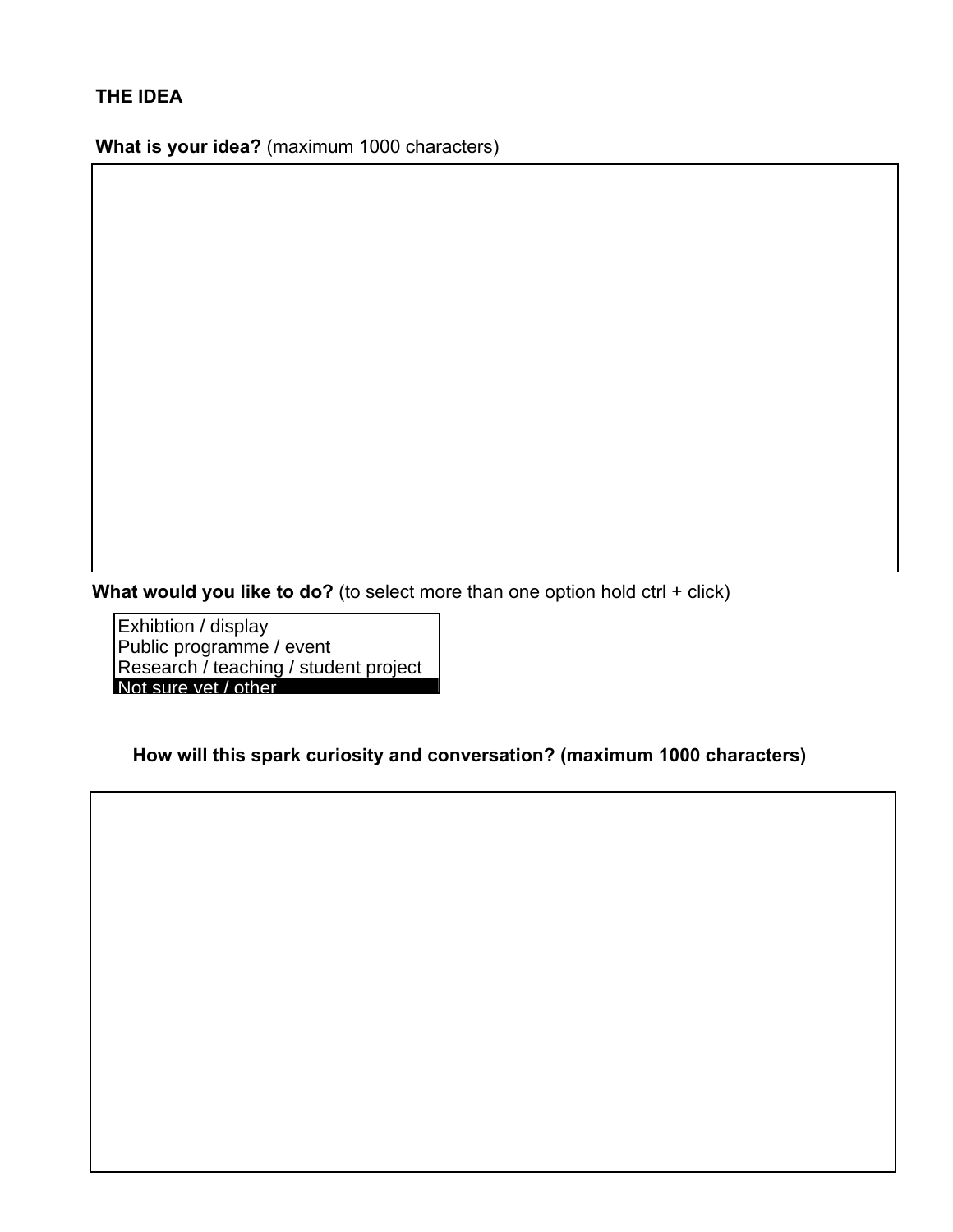#### THE AUDIENCE AND VENUE

Who is the audience you would like to engage? (maximum 500 characters)



Which space or venue do you have in mind? (to select more than one option hold ctrl + click)

**Wardlaw Museum Bell Pettigrew Museum** St Salvator's Quad Boards Other University cultural venue (please specify below) Not sure yet

(other)

### Are there any specific audience-related or venue requirements? (maximum 500 characters)